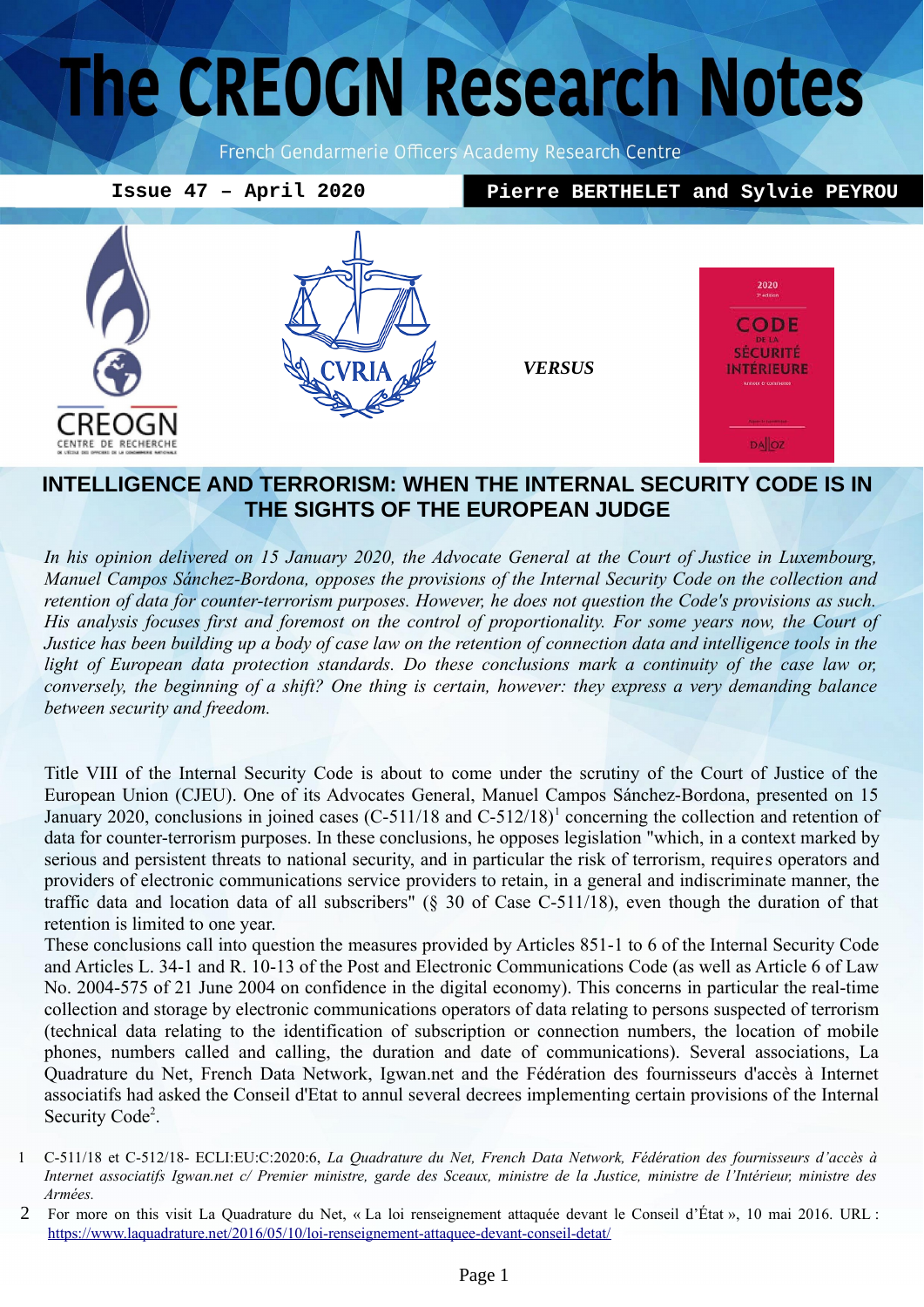### **Issue 47 Authors : Pierre Berthelet and Sylvie Peyrou**

These associations consider that the French system for retaining traffic data, location data and connection data violates the provisions of the European Union Charter of Fundamental Rights. More precisely, they consider that the obligations set out in the Internal Security Code constitute, due to their general nature, a disproportionate infringement of the rights to respect for private and family life, to protection of personal data and to freedom of expression. In their view, the inadequate legal framework for data collection and storage practices is contrary to the case law of the Court, first and foremost the Schrems judgment (judgment C-498/16), named after the Austrian citizen who sued Facebook for breach of the right to data protection.

As provided for in the preliminary ruling measures, the Conseil d'Etat, seized by the applicants, addressed the Court, asking it whether the generalized and undifferentiated retention obligation imposed on providers actually constituted a violation of the Charter.

In the background, another European text was questioned, namely Directive 2002/58/EC of 12 July 2002, which concerns the processing of personal data in the electronic communications sector. In its preliminary question, the Conseil d'Etat asked the Court of Justice whether the measures for collecting and using connection data provided for in Article 15(1) of the Directive (and on which French law, in particular the Internal Security Code, is based) constitutes, in the words of the High Administrative Court, "an interference justified by the right to security guaranteed" by the Charter of Fundamental Rights of the Union.

It is necessary to take a step back from this preliminary question because, in his opinion of 15 January 2020, the Advocate General at the CJEU, Campos Sánchez-Bordona, gives his opinion on various cases<sup>[3](#page-1-0)</sup>.

In addition to the convergence of legal issues, these three cases will provide an opportunity for the Court to issue a major ruling on data processing in counter-terrorism matters. The conclusions reached are to be watched closely, not only because of the impact that the forthcoming judicial decision will have on the methods of data collection and retention in France, but also in the current construction, by the Court of Luxemburg, of a European law on data protection in anti-terrorist matters.

At the end of the proportionality review, the Advocate General came down against the French provisions, declaring them contrary to EU law (I). The analysis of his conclusions reveals a very demanding balance between security and freedom (II).

## **I) Provisions of the Internal Security Code contrary to EU law**

As a preliminary point, it should be noted that one provision, Article 4(2) of the Treaty of Lisbon, makes national security the exclusive preserve of Member States. However, the Advocate General considers that this article does not preclude the ability of the CJEU to rule on French law relating to national security. This solution is not surprising since it is now settled case law that the Court no longer considers such an article to be an obstacle to case law in anti-terrorism or law enforcement matters (Case C207/16, judgment of 2 October 2018, *Ministerio Fiscal*).

With regard to the case law of the CJEU that may inform the decision it may render in the coming months, one could note that the CJEU considers that the fight against terrorism or crime constitutes a legitimate purpose of such a nature as to ensure the restriction of privacy as well as the retention of data (resp. the judgment of 8 April 2014, *Digital Rights Ireland* and the judgment of 21 December 2016, *Tele2 Sverige and Watson*).

Moreover, since 1964, following the example of the case law of the Conseil d'Etat on public order, the CJEU has rejected indiscriminate and generalised measures, and carefully examined their proportionality. It is in this context that the Advocate General recommends the withdrawal of the provision of the Code of Postal and Electronic Communications obligating operators to retain connection data in an indiscriminate and generalised manner.

<span id="page-1-0"></span><sup>3</sup> First cases C-511/18 et C-512/18- ECLI:EU:C:2020:6. Then case C-623/17 – ECLI:EU:C:2020:5, *Privacy International c/ Secretary of State for Foreign and Commonwealth Affairs, Secretary of State for the Home Department, Government Communications Headquarters, Security Service, Secret Intelligence Service*. Finally, case C-520/18 – ECLI:EU:C:2020:7), *Ordre des barreaux francophones et germanophone, Académie Fiscale ASBL, UA, Liga voor Mensenrechten ASBL, Ligue des Droits de l'Homme ASBL, VZ, WY, XX c/ Conseil des ministres.*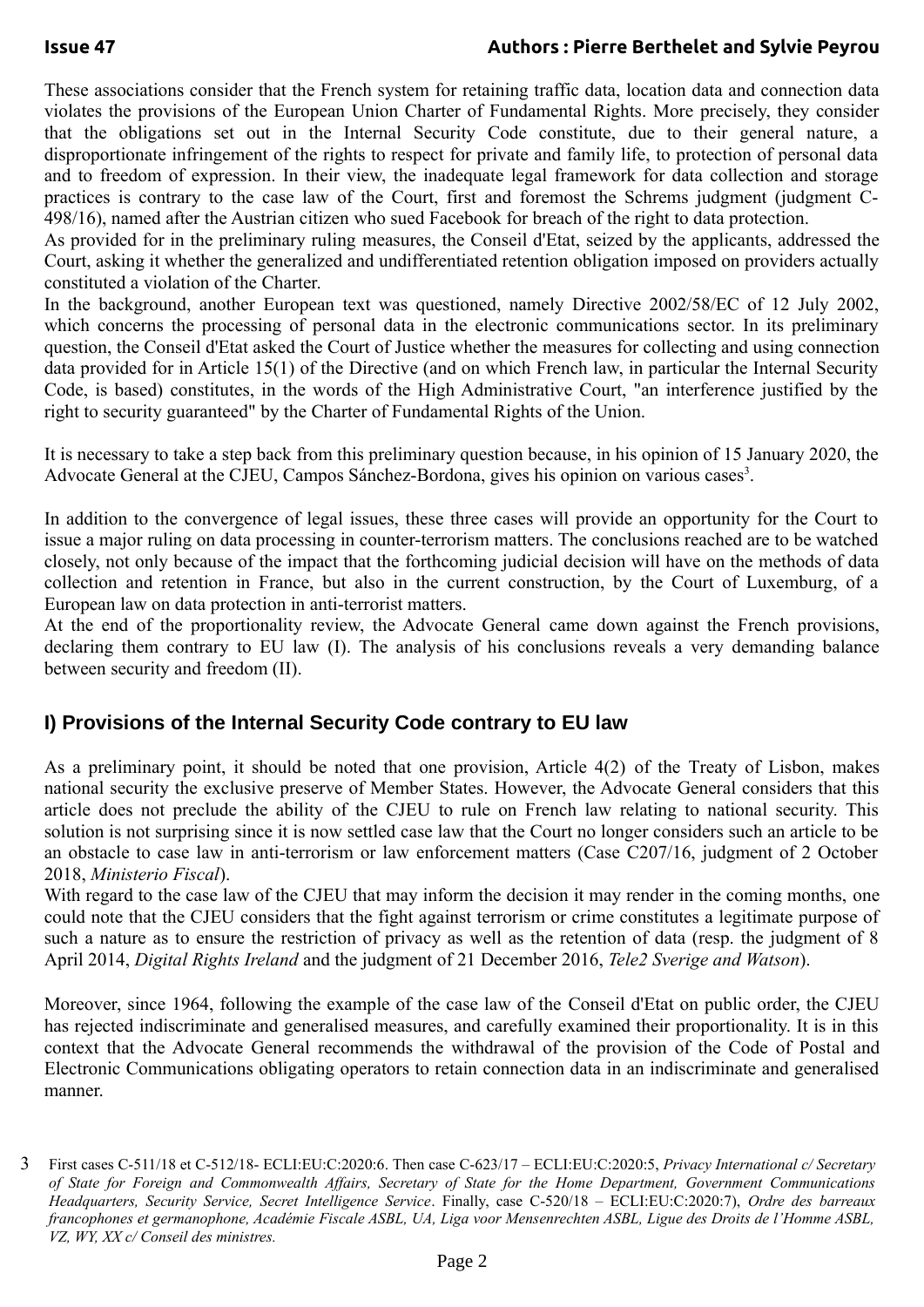## **Issue 47 Authors : Pierre Berthelet and Sylvie Peyrou**

It is clear that the legal problem highlighted in the January 2020 conclusions concerns proportionality. However, it must be noted that the Court has shown increased flexibility regarding proportionality in the course of its judgments (see Opinion 1/15 *EU-Canada PNR* delivered on 26 July 2017), followed by the European Court of Human Rights in its *Big Brother Watch* judgment of 13 September 2018<sup>[4](#page-2-0)</sup>.

The real issue at stake is whether, as Sylvie Peyrou states, the "gradual shift in case law towards more security at the expense of freedom" will continue or not<sup>[5](#page-2-1)</sup>.

The Advocate General seems to want to put a curb on it. It is true that if access to connection data were denied to the investigation and intelligence services, several investigations would be terminated and others could be invalidated, with a significant impact on our national security system. The fact remains that in a state governed by the rule of law, serious flaws vitiate several investigations. In any event, investigations must comply with the legal standard (as highlighted in the Advocate General's distinction between practical effectiveness and legal effectiveness, paragraph 135). The CJEU, aware of the impact of some of its judgments, may limit them in time. That being said, this limitation is refused in view of the seriousness of the infringements (e.g. *Digital Rights Ireland*).

Once the judgment is delivered, the Court's reasoning on the proportionality of the alleged violations will need to be scrutinised. As in the opinion on the EU-Canada PNR agreement, the devil is in the detail.

The European judge may thus invalidate a measure that is deemed insufficient to protect freedoms, for example the procedures for referring cases to the Conseil d'Etat, but at the same time provide the legislator with sufficient legal elements with a view to put in place a protective measures quickly and inexpensively.

In conclusion, a more fundamental question underlies the Court's judgments, that of legal security, at a time when new technologies tend to become central to security and criminal law enforcement policies. However legitimate they may be, developments in data protection law are putting the security structure under pressure, a structure that tends to be based more and more on the use of new technologies, as shown by the recent creation within Europol of the so-called "NAI" knowledge-sharing platform, on "Novel Actionable Information"<sup>6</sup>.

# **II) A very demanding balance between security and freedom**

Without recounting all of the Advocate General's arguments, a few points are worth highlighting.

First of all, the Advocate General is clearly aware of the need for national security, particularly in the context of the fight against terrorism. He thus recognises the "right to security" as "inherent in the very existence and survival of democracy" (§ 102 case C-511/18), and affirms the "vital nature for the State" of the fight against terrorism, "an objective of general interest which a State governed by the rule of law cannot renounce" (§ 128 ibid.). But he is equally concerned with respect for the requirements of the rule of law - in terms that deserve to be quoted in extenso - "namely, above all, the submission of power and force to the limits of the law and, in particular, to a legal order whose raison d'être and purpose is the defence of fundamental rights" (§ 130 ibid.). Thus, although it is clear that general and indiscriminate retention of electronic communication metadata by service providers is probably "the most *practical* and *effective* solution (...), the question cannot be asked in terms of *practical effectiveness*, but in terms of *legal effectiveness* and in the context of a state governed by the rule of law" (§ 135 ibid.). If the Advocate General takes care to make long and very pedagogical developments

- <span id="page-2-0"></span>4 According to Professor Théodore Christakis, « now the Court in Strasbourg takes on a new situation in Europe, namely the growing number of intelligence-related laws having a «blanket surveillance » dimension. In return, the European Court tries to couple this surveillance with guarantees and checks. The issue is no longer about the legality of mass surveillance policies, but rather about «how to apply it » (See original French text in : « Surveillance de masse et CEDH : interview de Théodore Christakis, Victoire à la Pyrrhus », *NetxtImpact.com*, 19 septembre 2018. URL : [https://www.nextinpact.com/news/107035-surveillance-masse-et-cedh](https://www.nextinpact.com/news/107035-surveillance-masse-et-cedh-interview-theodore-christakis.htm)[interview-theodore-christakis.htm](https://www.nextinpact.com/news/107035-surveillance-masse-et-cedh-interview-theodore-christakis.htm) ).
- <span id="page-2-1"></span>5 PEYROU, Sylvie, « Cour de Justice de l'Union européenne, 2 octobre 2018, Ministerio fiscal : la paille et la poutre… », Blog Protection des données et droit de l'Union européenne, 10 octobre 2018. URL : [http://www.protection-donnees.eu/2018/10/cour-de](http://www.protection-donnees.eu/2018/10/cour-de-justice-de-lunion-europeenne-2.html)[justice-de-lunion-europeenne-2.html](http://www.protection-donnees.eu/2018/10/cour-de-justice-de-lunion-europeenne-2.html)).
- <span id="page-2-2"></span>6 For further detail, cf Pierre Berthelet, « Cybersécurité : l'Europe va se doter d'une nouvelle plate-forme pour mieux lutter contre les criminels », Blog securiteinterieure.fr. URL : [https://securiteinterieurefr.blogspot.com/2019/09/cybersecurite-leurope-va-se-doter](https://securiteinterieurefr.blogspot.com/2019/09/cybersecurite-leurope-va-se-doter-dune.html)[dune.html\)](https://securiteinterieurefr.blogspot.com/2019/09/cybersecurite-leurope-va-se-doter-dune.html).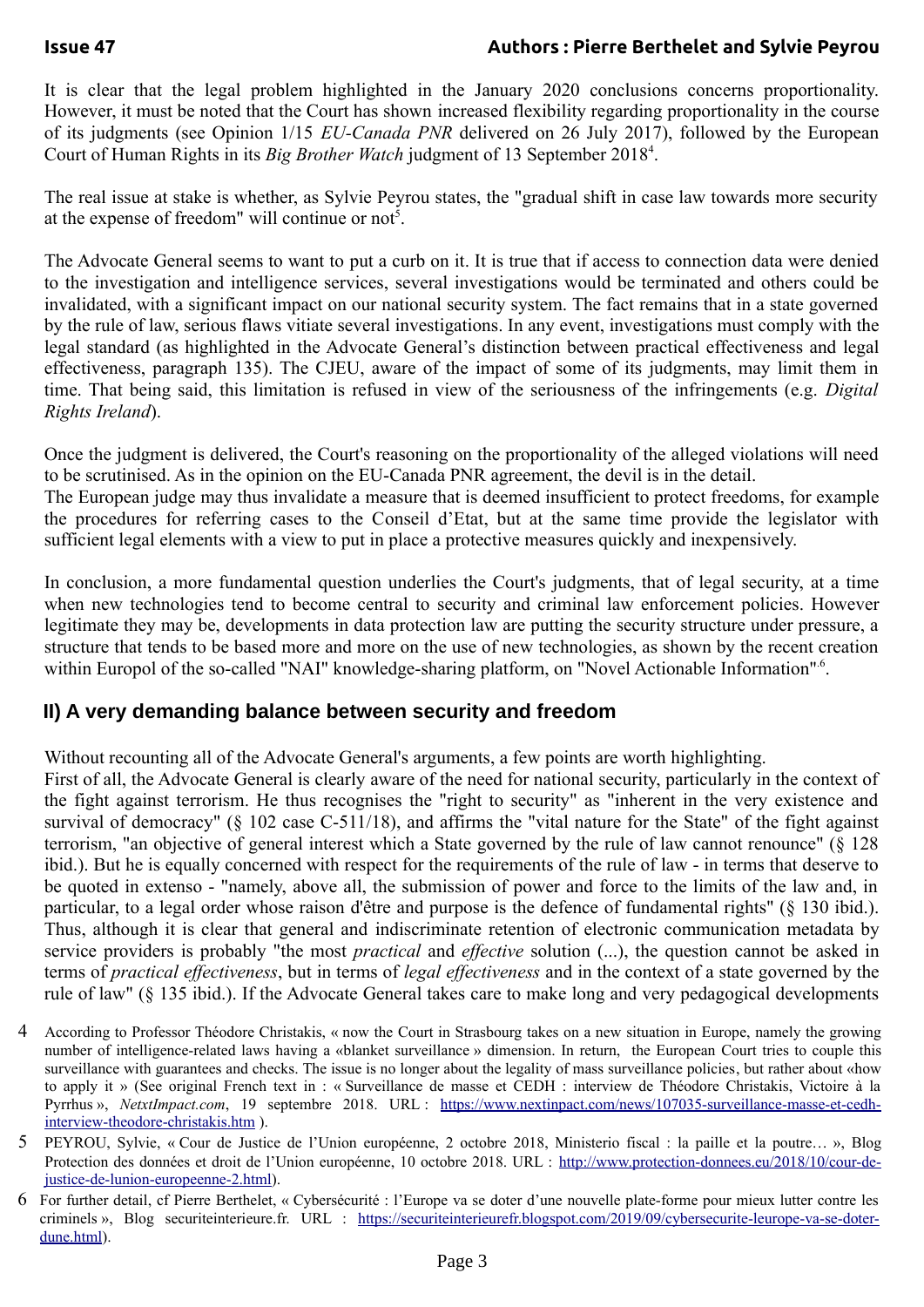in this way, it is obviously in order to guarantee "the impassable barrier of the fundamental rights of citizens" (§ 131), and to avoid that, in the name of efficiency, the State becomes a threat to the citizen.

It is therefore a repeated condemnation of any generalized and indiscriminate retention of communication metadata that the Advocate General calls for in the various cases submitted to his examination, in line with his Digital Rights Ireland<sup>[7](#page-3-0)</sup> or Tele2 Sverige jurisprudence<sup>[8](#page-3-1)</sup>.

Unaffected by the efforts of the authorities from the Member States to "qualify" his case law in the light of the requirements of the fight against terrorism, the Advocate General once again demonstrates a great deal of pedagogy in his conclusions, delivering a sort of vademecum for the national authorities concerned and in particular for the legislator.

First of all, with regard to access to data, he recalls the importance of prior control by a court or an independent administrative authority<sup>[9](#page-3-2)</sup>, a requirement emphasised both in Luxemburg (*Tele2 Sverige* judgment) and in Strasbourg (Court of Human Rights, *Zakharov v. Russia* judgment for example). But he adds a major specification, "except in duly justified cases of urgency" (§ 139). Urgency therefore appears to be a legitimate reason for derogating from the strict material and procedural conditions for access to retained data by the competent authorities. Duly noted.

His reasoning is similar in his conclusions in Case C-520/18 (Ordre des barreaux francophones et germanophones), where he affirms the possibility for national legislation to provide for an obligation to retain data as broadly and generally as necessary, "in truly *exceptional* situations, characterised by an imminent threat or by an extraordinary risk justifying the official determination of the emergency situation in the Member State" (§ 105).

Urgency and exceptional situations therefore open a loophole in the presumed absolute prohibition on the general and indiscriminate retention of the data in question.

The Advocate General also makes a detailed analysis of the provisions of the Internal Security Code which, again in the context of the prevention of terrorism, require the collection in real time of information (traffic data and location data) relating to previously identified persons. Such a technique, which by definition does not imply generalized and indiscriminate storage of data, is thus validated by the Advocate General, provided that the procedures and guarantees in terms of access to data are respected.

Finally, the Advocate General, who is fully aware that targeted data retention - in accordance with the requirements of the case law, for example in the *Tele2 Sverige* judgment - presents a number of practical or legal difficulties, calls on the legislator to devise suitable options that could satisfy the two requirements of any state governed by the rule of law, which are apparently so difficult to reconcile, i.e. combating terrorism and protecting personal data, i.e. security versus freedom. To do this, he suggests using the avenues explored by the Council's working groups (§ 92 aff. Ordre des Barreaux francophones et germanophones). He denies the Luxemburg judge any competence in this regulatory task aimed at specifying, for example, which categories of data may be stored and for how long, this being the responsibility of the legislator of the Union or of the Member States. It is up to the latter to "place the cursor in the right place" (§ 101) in order to ensure the indispensable balance mentioned.

An additional remark by the Advocate General may, however, be considered unfortunate by the commentator: when he admits that giving up information that can be deduced from a greater number of retained data could, in certain cases, make it more difficult to combat potential threats, and when he considers that "this is one price, among others, that the public authorities must pay when they impose on themselves the obligation to safeguard fundamental rights" (§ 102), it is not certain that this point of view will win the support of the Member States and their public opinions...

<span id="page-3-0"></span><sup>7</sup> See, for example, our commentary : "La Cour de justice, garante du droit "constitutionnel" à la protection des données à caractère personnel, CJUE 8 april 2014, Digital Rights Ireland, aff. jointes C-293/12, C-594/12, RTDE janvier-mars 2015, p. 117-131.

<span id="page-3-1"></span><sup>8</sup> Cf Sylvie Peyrou, « Bis repetita…Member States cannot impose a generalized data retention obligation on electronic communications service providers (Reflections on the CJEU judgment of 21 December 2016, *Tele2 Sverige* AB (C203/15) and Secretary of State for the Home Department (C698/15) », Blog GDR, 22 December 2016. See initial French quote on URL : [http://www.gdr-elsj.eu/2016/12/22/droits-fondamentaux/bis-repetita-etats-membres-ne-peuvent-imposer-obligation-generale-de](http://www.gdr-elsj.eu/2016/12/22/droits-fondamentaux/bis-repetita-etats-membres-ne-peuvent-imposer-obligation-generale-de-conservation-de-donnees-aux-fournisseurs-de-services-de-communications-electroniques-reflexions-a-propos-de-l/)[conservation-de-donnees-aux-fournisseurs-de-services-de-communications-electroniques-reflexions-a-propos-de-l/](http://www.gdr-elsj.eu/2016/12/22/droits-fondamentaux/bis-repetita-etats-membres-ne-peuvent-imposer-obligation-generale-de-conservation-de-donnees-aux-fournisseurs-de-services-de-communications-electroniques-reflexions-a-propos-de-l/)

<span id="page-3-2"></span><sup>9</sup> Solution chosen by France, which entrusted the Commission nationale de contrôle des techniques de renseignements with this monitoring task.